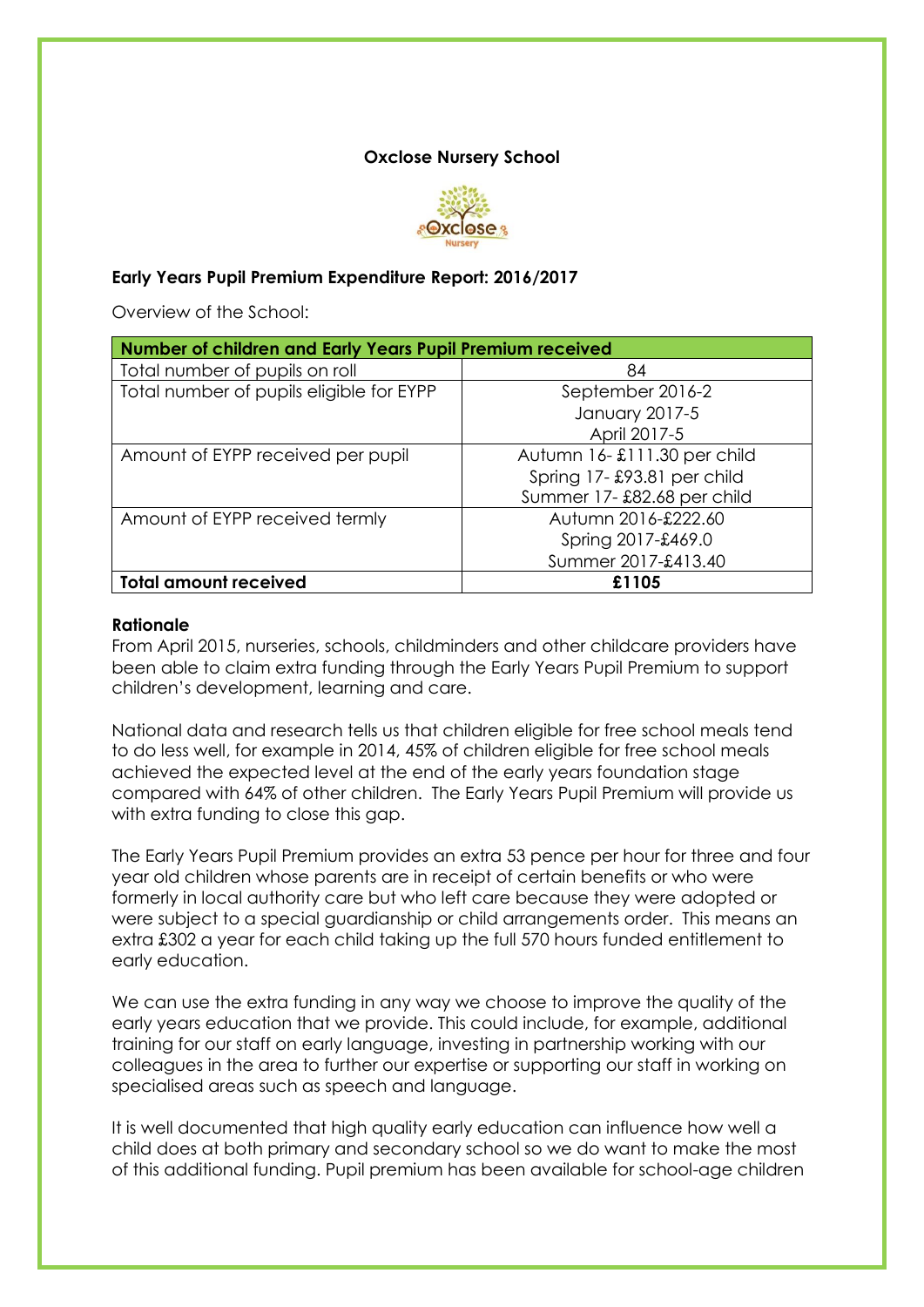for a number of years and it has proved to have given a real boost to the children receiving the funding. We want to do the same for our early years children entitled to this funding.

## **How are we using the EYPP funding?**

We had 5 children in receipt of Pupil Premium during the school year 2016/2017.

# **Cost of interventions from September 2016:**

| Item/Project                                                                                                                                                           | Cost                                                                                                   | <b>Description</b>                                                                                                                                                                    | <b>Predicted</b>                                                                                                                                                                      |
|------------------------------------------------------------------------------------------------------------------------------------------------------------------------|--------------------------------------------------------------------------------------------------------|---------------------------------------------------------------------------------------------------------------------------------------------------------------------------------------|---------------------------------------------------------------------------------------------------------------------------------------------------------------------------------------|
|                                                                                                                                                                        |                                                                                                        | of activity                                                                                                                                                                           | <b>Outcomes</b>                                                                                                                                                                       |
| Intervention groups<br>for Pupil Premium<br>children.                                                                                                                  | 2 intervention groups<br>x 30 minutes each<br>$week = £10.84 \times 25$<br>weeks = $£271$              | Small group<br>intervention work to<br>play games,<br>encourage turn<br>taking and give<br>children 'time to<br>shine'.                                                               | Develop language<br>and communication<br>skills.<br>Have raised self-<br>esteem and<br>wellbeing.<br>Developed turn-<br>taking skills.<br>Improved listening<br>and attention skills. |
| Speech and<br>Language<br>intervention                                                                                                                                 | 2 PP children x 1<br>hour each week x 31<br>weeks $x$ £10.84=<br>£336.04                               | Individual and small<br>group support,<br>carefully planned to<br>meet individual<br>needs. Focus on<br>speech, listening<br>and attention, turn<br>taking and raised<br>self-esteem. | Develop language<br>and communication<br>skills.<br>Have raised self-<br>esteem and<br>wellbeing.<br>Developed turn-<br>taking skills.<br>Improved listening<br>and attention skills. |
| Smaller Intervention<br>groups to support<br>Literacy and Maths<br>targets.                                                                                            | 1 other intervention<br>groups including PP<br>children= $£10.84 \times 1$<br>hrs $x 25$ weeks= $£271$ | Smaller groups<br>enabled children to<br>be part of an<br>intervention group<br>aimed at their level.<br>The focus was on<br>literacy and maths<br>targets.                           | Group times<br>planned to match<br>every child's needs<br>within the group.<br>Improved literacy<br>and maths scores.                                                                 |
| Extra member of<br>staff to provide 1:1<br>support outdoors to<br>guide and promote<br>positive behaviour<br>and to provide 1:1<br>maths support in the<br>Spring term | 1 hour per week x 12<br>weeks = $£130.08$                                                              |                                                                                                                                                                                       |                                                                                                                                                                                       |
| More able group to<br>develop maths and<br>literacy targets                                                                                                            | 30 minutes x 2 each<br>week x 15 weeks<br>$=£162.60$                                                   |                                                                                                                                                                                       |                                                                                                                                                                                       |
| <b>TOTAL</b>                                                                                                                                                           | £1170.20                                                                                               |                                                                                                                                                                                       |                                                                                                                                                                                       |